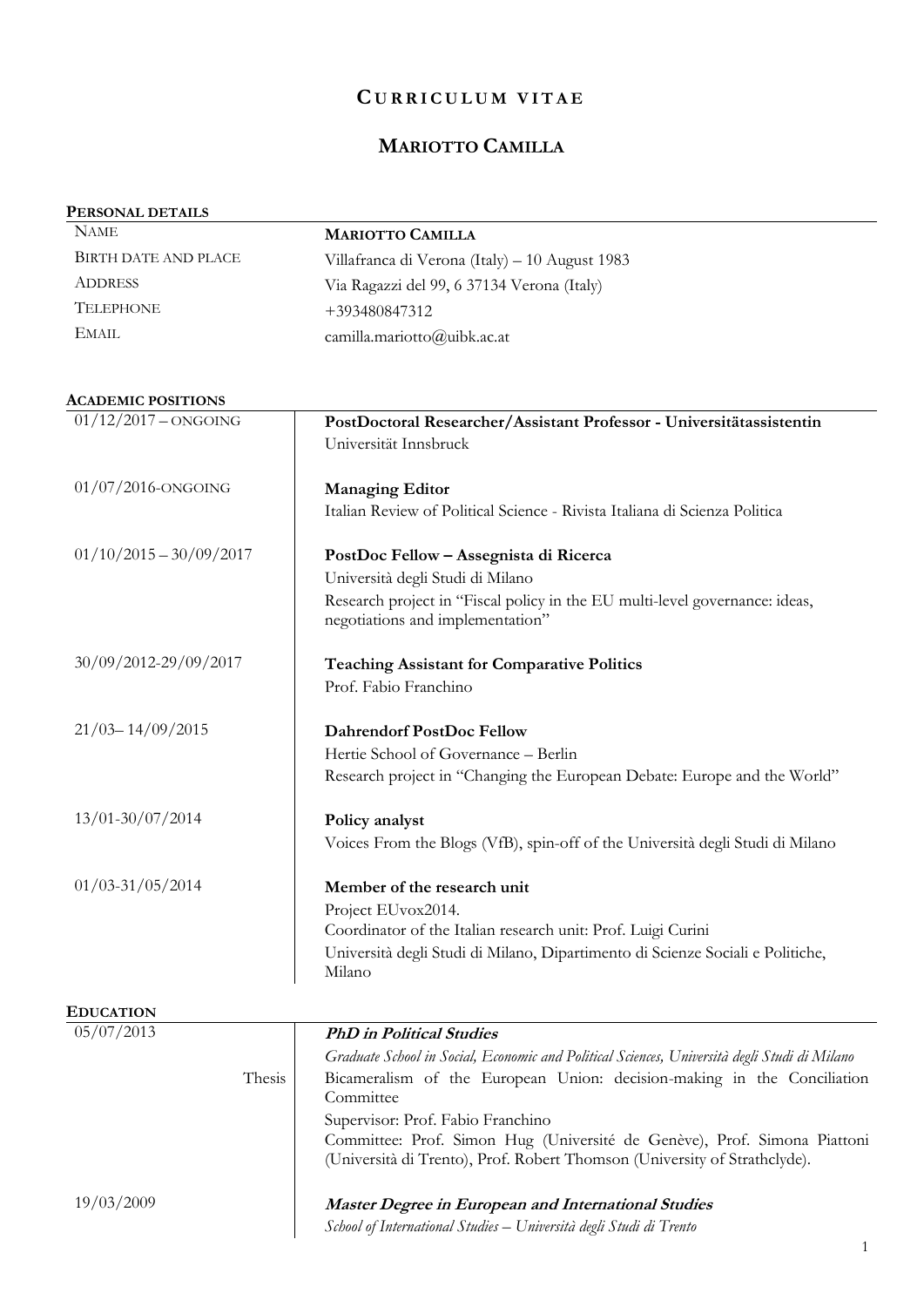| Thesis                 | Final mark: 110/110<br>New-institutionalisms and decision-making process in the EU: a critique to the<br>Tsebelis model and the directive 98/44/CE.<br>Supervisor: Prof. Simona Piattoni |
|------------------------|------------------------------------------------------------------------------------------------------------------------------------------------------------------------------------------|
| 28/06/2006             | Degree in Sociology                                                                                                                                                                      |
| Istituto di istruzione | Faculty of Sociology – Università degli Studi di Trento                                                                                                                                  |
|                        | Final mark: 108/110                                                                                                                                                                      |
| Thesis                 | The post-electoral coalitions: Norman Schofield's theory                                                                                                                                 |
|                        | Supervisor: Prof. Stefano Benati                                                                                                                                                         |
| 03/07/2002             | Maturità scientifica indirizzo linguistico                                                                                                                                               |
|                        | Liceo Scientifico Statale Galileo Galilei – Verona                                                                                                                                       |
| VISITING PERIOD        |                                                                                                                                                                                          |

| V IOI LIINU TEIMUD        |                                                                                                                                   |
|---------------------------|-----------------------------------------------------------------------------------------------------------------------------------|
| $01/09/2011 - 15/01/2012$ | <b>Visiting Research Scholar</b>                                                                                                  |
|                           | Department of Political Studies – University of Michigan Ann Arbour (USA)                                                         |
|                           | Supervisor: Prof. George Tsebelis                                                                                                 |
| $01/07 - 24/12/2007$      | <b>EAAPN</b> project student                                                                                                      |
|                           | Visiting student in the European-Australian Asian-Pacific Nexus Coursework<br>Masters Exchange Program in International Relations |
| $01/04/2005 - 01/08/2005$ | Erasmus student                                                                                                                   |
|                           | Friedrich-Alexander Universitaet Erlangen Nurnberg                                                                                |
|                           |                                                                                                                                   |
|                           |                                                                                                                                   |

### WORKSHOPS AND SUMMER SCHOOLS

| $27/10 - 15/12/2014$ | <b>Course for Project Manager in EU funds</b><br>Eurosportello del Veneto - UnionCamere del Veneto                                                 |
|----------------------|----------------------------------------------------------------------------------------------------------------------------------------------------|
| $17 - 26/02/2011$    | Introduction to Programming for Social Scientists 2011<br>Institute for Social Sciences at University of Lisboa – Portugal                         |
| $21/06 - 05/07/2010$ | <b>Summer School on Empirical Implication and Theoretical Models - EITM</b><br>European Center for Social Research (MZES) – Università di Mannheim |

#### **ORGANIZATIONAL EXPERIENCE**

| 21-24 June 2017      | Organizational assistance of the VII Annual Conference of the EPSA at Palazzo<br>delle Stelline, Milano.                                                                                                                                                                                                                                                                                                                                                                                                          |
|----------------------|-------------------------------------------------------------------------------------------------------------------------------------------------------------------------------------------------------------------------------------------------------------------------------------------------------------------------------------------------------------------------------------------------------------------------------------------------------------------------------------------------------------------|
| 14-16 September 2017 | Panel chair (with Sabrina Cavatorto) "Reframing EU economic governance: any<br>lessons learned from anti-crisis measures and their implementation?" at the Annual<br>Conference of the Italian Society of Political Science.                                                                                                                                                                                                                                                                                      |
| 15-17 September 2016 | Panel chair (with Edoardo Bressanelli), "Explaining intra- and inter-institutional change<br>in the European Union" at the Annual Conference of the Italian Society of Political<br>Science.                                                                                                                                                                                                                                                                                                                      |
| 12 March 2014        | Organizational assistance for the Roudtable "Euroscepticism: Opportunity or<br>Threat?", speakers: Federiga Bindi (Istituto Italiano di Cultura, Bruxelles e<br>Università di Roma Tor Vergata), Antonio Cancian (Europarlamentare), Ryszarda<br>formuszewicz (Polish Institute of International Affairs), Alberto Martinelli<br>(Università degli Studi di Milano), Alessia Mosca (Deputata), Antonio Zotti (Istituto<br>di Studi Politici Internazionali, ISPI). Chair: Fabio Franchino (Università degli Studi |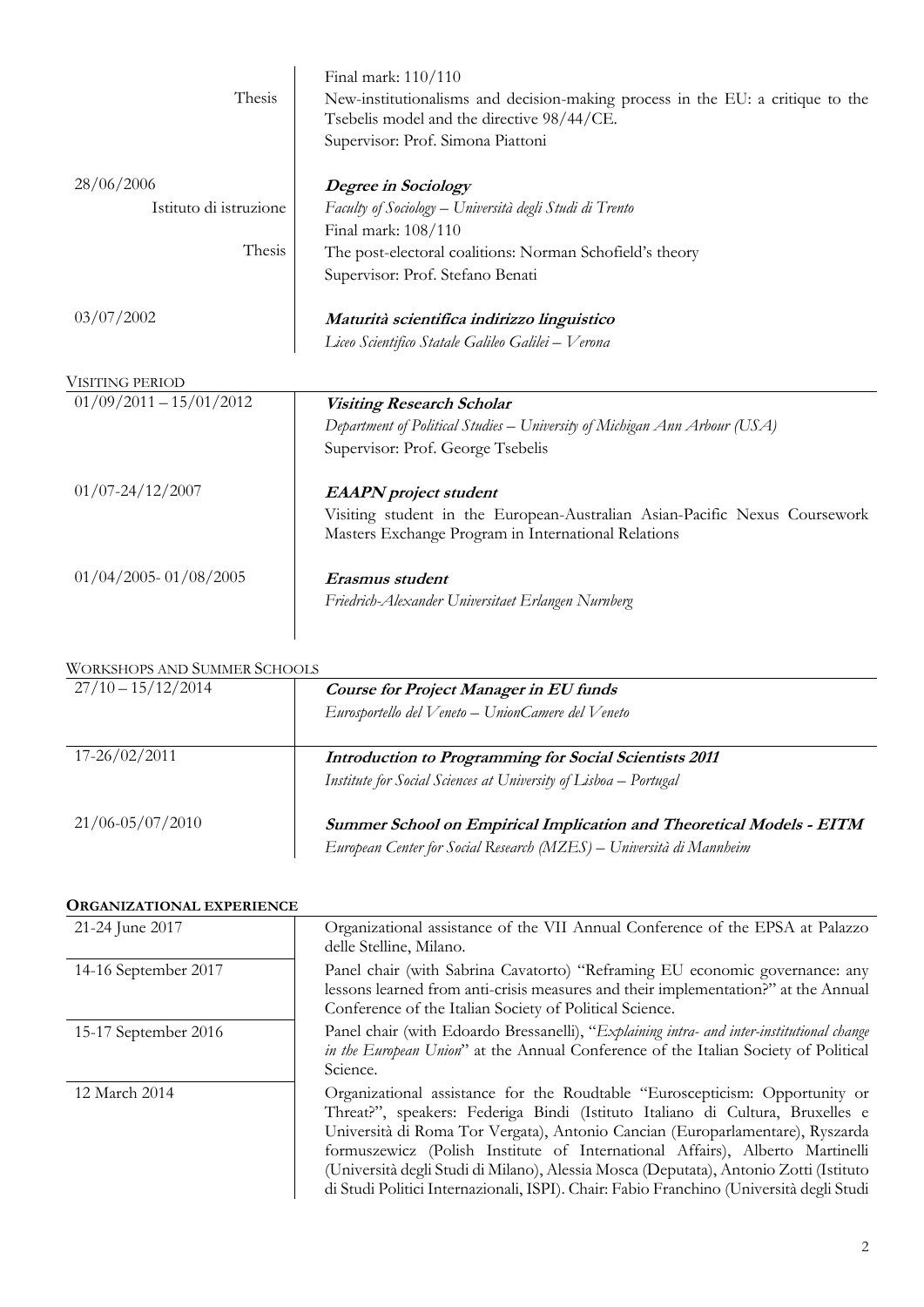|                                 | di Milano). Sponsor: ISPI e Università di Milano. Main sponsorhip: Lifelong<br>Learning Programme - Jean Monnet module.                                                                                                                                                                                                                                                                                                                                                                                                                                                                                                                                                                                                                                                                                                                                                                                                                                                                                                                                       |
|---------------------------------|---------------------------------------------------------------------------------------------------------------------------------------------------------------------------------------------------------------------------------------------------------------------------------------------------------------------------------------------------------------------------------------------------------------------------------------------------------------------------------------------------------------------------------------------------------------------------------------------------------------------------------------------------------------------------------------------------------------------------------------------------------------------------------------------------------------------------------------------------------------------------------------------------------------------------------------------------------------------------------------------------------------------------------------------------------------|
| 16 May 2013                     | Organizational assistance for the Roudtable "Crisis in Europe - Which solutions,<br>which policies?", speakers: Carlos Carnero (Direttore di Fundacion Alternativas -<br>Madrid), Erik Jones (Director and Professor in European Studies, John Hopkins<br>SAIS -Bologna); Margarita Starkeviciute (Professor at the Vilnius University);<br>Fabian Zuleeg (Director of the European economic programme, European Policy<br>Center - Bruxelles). Sponsorship: ISPI, Università di Milano, European Parliament<br>to Campus, and Lifelong Learning Programme - Jean Monnet module.                                                                                                                                                                                                                                                                                                                                                                                                                                                                              |
| <b>PUBLICATIONS</b>             |                                                                                                                                                                                                                                                                                                                                                                                                                                                                                                                                                                                                                                                                                                                                                                                                                                                                                                                                                                                                                                                               |
|                                 | Mariotto, C. "Negotiating Implementation of EU Fiscal Governance." Journal of<br>European Integration 0, no. 0 (August 30, 2018): 1-22.<br>[Editors] Franchino F., Mariotto C. Fiscal Governance of the European Union: Ideas,<br>Integration Theories and Public Opinion, F. Franchino, C Mariotto, P. Segatti, F.<br>Zucchini; Torino : Centro di Ricerca e Documentazione Luigi Einaudi, 2016 Nov.<br>- ISBN 978-88-909417-9-5.<br>Mariotto, C. Introduction. In Fiscal Governance of the European Union: Ideas,<br>Integration Theories and Public Opinion - ISBN:978-88-909417-9-5. In Quaderni<br>di Biblioteca della Libertà vol. 3, pp.5-6<br>Franchino F., Mariotto, C. Intergovernmentalisms and fiscal governance. In Fiscal<br>Governance of the European Union: Ideas, Integration Theories and Public<br>Opinion - ISBN:9788890941795. In Quaderni di biblioteca della libertà vol. 3,<br>pp.25-44.<br>Franchino, F., and Mariotto, C. 2013. "Explaining Negotiations in the<br>Conciliation Committee". European Union Politics 14(3): 345–65. |
| <b>CONFERENCES AND WORKSHOP</b> |                                                                                                                                                                                                                                                                                                                                                                                                                                                                                                                                                                                                                                                                                                                                                                                                                                                                                                                                                                                                                                                               |
|                                 | with Pellegata, Alessandro "Should EU Member States Help Each Other? Public<br>Attitudes towards Cross-national Solidarity", 9th ECPR Standing Group on the<br>European Union Conference, Paris, 13-15 June 2018; 8th EPSA Annual<br>Conference, Vienna, 21-23 June 2018; 32 <sup>nd</sup> Annual Conference of the Società<br>Italiana di Scienza Politica, Torino, 6-8 September 2018.                                                                                                                                                                                                                                                                                                                                                                                                                                                                                                                                                                                                                                                                      |
|                                 | with Franchino, Fabio "Intergovernmentalisms and Fiscal Governance of the European<br>Union: Explaining Tightening, Pooling and Delegation", 9th ECPR Standing Group on<br>the European Union Conference, Paris, 13-15 June 2018.                                                                                                                                                                                                                                                                                                                                                                                                                                                                                                                                                                                                                                                                                                                                                                                                                             |
|                                 | with Franchino, Fabio "Regulatory Tightness and Enforcement Regimes in the European<br>Union", 8th EPSA Annual Conference, Vienna, 21-23 June 2018; 32nd Annual<br>Conference of the Società Italiana di Scienza Politica, Torino, 6-8 September<br>2018.                                                                                                                                                                                                                                                                                                                                                                                                                                                                                                                                                                                                                                                                                                                                                                                                     |
|                                 | "Implementing EU fiscal rules", 7th EPSA Annual Conference, Milano, 22-24 June<br>2017; 31 <sup>st</sup> Annual Conference of the Società Italiana di Scienza Politica, Urbino<br>14-16 September 2017; EURO-CEFG International Academic Workshop - Citizens,<br>populism and politicisation: European economic governance and beyond, Rotterdam -<br>Erasmus University 18-19 May 2017.                                                                                                                                                                                                                                                                                                                                                                                                                                                                                                                                                                                                                                                                      |
|                                 | with Franchino, Fabio. "Noncompliance Risk, Voting Power and Government Positions on<br>EU Fiscal Governance Reforms", EURO-CEFG International Academic Workshop -<br>Citizens, populism and politicisation: European economic governance and beyond, Rotterdam<br>- Erasmus University 18-19 May 2017.                                                                                                                                                                                                                                                                                                                                                                                                                                                                                                                                                                                                                                                                                                                                                       |
|                                 | "Compliance bargaining in EU fiscal rules", Annual Conference of the Società Italiana<br>di Scienza Politica, Milano, 15-17 September 2016.                                                                                                                                                                                                                                                                                                                                                                                                                                                                                                                                                                                                                                                                                                                                                                                                                                                                                                                   |
|                                 | with Franchino, Fabio "Bargaining and Delegation in the EU fiscal governance", 30th<br>Annual Conference of the Società Italiana di Scienza Politica, Milano, 15-17<br>September 2016.                                                                                                                                                                                                                                                                                                                                                                                                                                                                                                                                                                                                                                                                                                                                                                                                                                                                        |
|                                 | "Modelling and analysing belief manipulation in conciliation" 7 <sup>th</sup> ECPR Standing Group<br>on the European Union Conference, The Hague, 5-7 June 2014; 4th Annual<br>General Conference of the EPSA, Edinburgh, 19-21 June 2014.                                                                                                                                                                                                                                                                                                                                                                                                                                                                                                                                                                                                                                                                                                                                                                                                                    |
|                                 | 3                                                                                                                                                                                                                                                                                                                                                                                                                                                                                                                                                                                                                                                                                                                                                                                                                                                                                                                                                                                                                                                             |